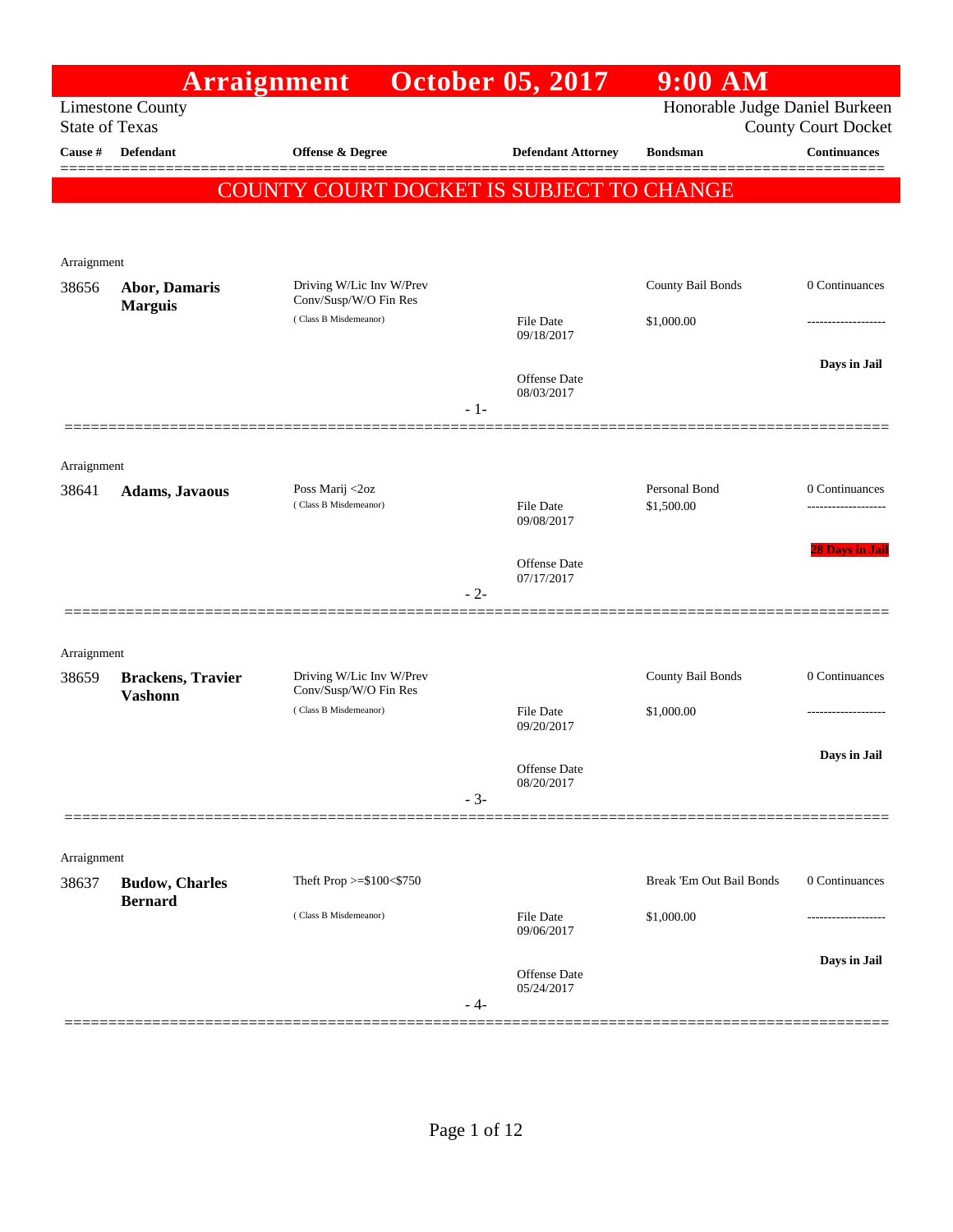|                       | <b>Arraignment</b>               |                                                 |       | <b>October 05, 2017</b>                  | $9:00$ AM                       |                            |
|-----------------------|----------------------------------|-------------------------------------------------|-------|------------------------------------------|---------------------------------|----------------------------|
| <b>State of Texas</b> | <b>Limestone County</b>          |                                                 |       |                                          | Honorable Judge Daniel Burkeen  | <b>County Court Docket</b> |
| Cause #               | <b>Defendant</b>                 | <b>Offense &amp; Degree</b>                     |       | <b>Defendant Attorney</b>                | <b>Bondsman</b>                 | <b>Continuances</b>        |
|                       |                                  | COUNTY COURT DOCKET IS SUBJECT TO CHANGE        |       |                                          |                                 |                            |
| Appeal Hearing        |                                  |                                                 |       |                                          |                                 |                            |
| 34925                 | <b>Burt, Sammy Deleen</b>        | Speeding<br>(Misdemeanor Traffic)               |       | Kinsey, Grant<br>File Date<br>12/20/2010 | <b>Grant Kinsey</b><br>\$262.00 | 0 Continuances             |
|                       |                                  |                                                 | $-5-$ | Offense Date<br>12/20/2010               |                                 | Days in Jail               |
| Arraignment           |                                  |                                                 |       |                                          |                                 |                            |
| 34816                 | <b>Chambers</b> , Cheri<br>D'ann | Criminal Mischief >=\$500<\$1,500               |       |                                          | <b>AAA Bail Bonds</b>           | 0 Continuances             |
|                       |                                  | (Class A Misdemeanor)                           |       | File Date<br>10/08/2010                  | \$500.00                        |                            |
|                       |                                  |                                                 | $-6-$ | Offense Date<br>01/10/2010               |                                 | Days in Jail               |
| Arraignment           |                                  |                                                 |       |                                          |                                 |                            |
| 38645                 | <b>Chandler, Brian Lacoy</b>     | Poss Marij <2oz<br>(Class B Misdemeanor)        |       | File Date<br>09/12/2017                  | County Bail Bonds<br>\$2,000.00 | 0 Continuances             |
|                       |                                  |                                                 | $-7-$ | <b>Offense</b> Date<br>08/11/2017        |                                 | Days in Jail               |
| Arraignment           |                                  |                                                 |       |                                          |                                 |                            |
| 38644                 | <b>Chavez, Marilyn Kay</b>       | Crim Trespass<br>Habit/Superfund/Infrastruction |       |                                          | County Bail Bonds               | 0 Continuances             |
|                       |                                  | (Class A Misdemeanor)                           |       | File Date<br>09/08/2017                  | \$1,000.00                      |                            |
|                       |                                  |                                                 | $-8-$ | Offense Date<br>08/14/2017               |                                 | Days in Jail               |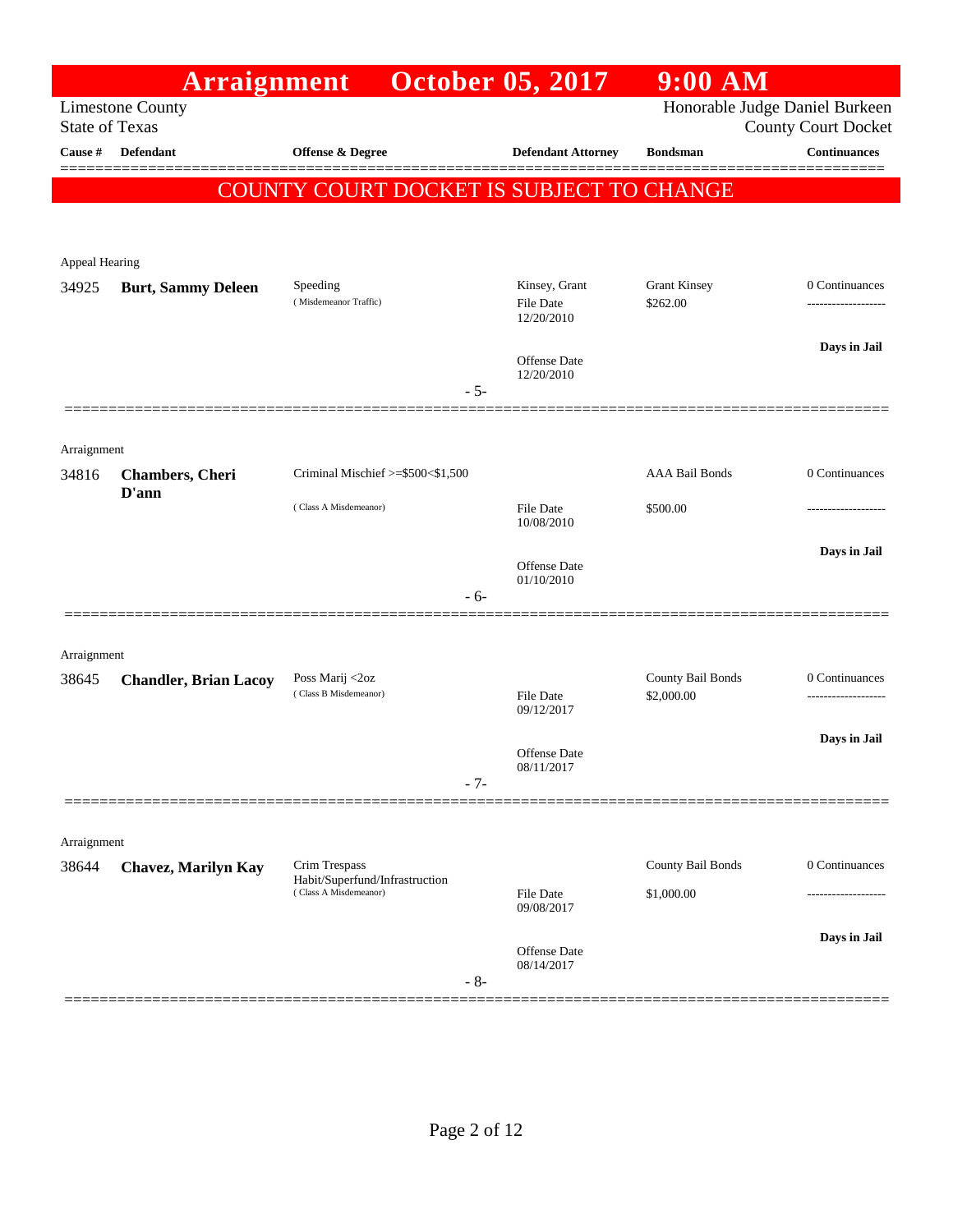|                       | <b>Arraignment</b>                               |                                                                            |        | <b>October 05, 2017</b>        | $9:00$ AM                      |                            |
|-----------------------|--------------------------------------------------|----------------------------------------------------------------------------|--------|--------------------------------|--------------------------------|----------------------------|
|                       | <b>Limestone County</b><br><b>State of Texas</b> |                                                                            |        |                                | Honorable Judge Daniel Burkeen | <b>County Court Docket</b> |
| Cause #               | <b>Defendant</b>                                 | Offense & Degree                                                           |        | <b>Defendant Attorney</b>      | <b>Bondsman</b>                | <b>Continuances</b>        |
|                       |                                                  |                                                                            |        |                                |                                |                            |
|                       |                                                  | COUNTY COURT DOCKET IS SUBJECT TO CHANGE                                   |        |                                |                                |                            |
|                       |                                                  |                                                                            |        |                                |                                |                            |
| Arraignment           |                                                  |                                                                            |        |                                |                                |                            |
| 38649                 | Cruz, Cesar Omar, Jr.                            | Driving W/Lic Inv W/Prev<br>Conv/Susp/W/O Fin Res                          |        |                                | County Bail Bonds              | 0 Continuances             |
|                       |                                                  | (Class B Misdemeanor)                                                      |        | File Date<br>09/18/2017        | \$1,000.00                     |                            |
|                       |                                                  |                                                                            |        |                                |                                | Days in Jail               |
|                       |                                                  |                                                                            |        | Offense Date<br>07/29/2017     |                                |                            |
|                       |                                                  |                                                                            | $-9-$  |                                |                                |                            |
|                       |                                                  |                                                                            |        |                                |                                |                            |
| Arraignment<br>38648  | Davlin, Cody Wayne                               | Driving W/Lic Inv W/Prev                                                   |        |                                | County Bail Bonds              | 0 Continuances             |
|                       |                                                  | Conv/Susp/W/O Fin Res<br>(Class B Misdemeanor)                             |        | File Date                      | \$2,000.00                     | ------------------         |
|                       |                                                  |                                                                            |        | 09/18/2017                     |                                |                            |
|                       |                                                  |                                                                            |        | <b>Offense Date</b>            |                                | Days in Jail               |
|                       |                                                  |                                                                            | $-10-$ | 07/28/2017                     |                                |                            |
|                       |                                                  |                                                                            |        |                                |                                |                            |
| Arraignment           |                                                  |                                                                            |        |                                |                                |                            |
| 38643                 | <b>Eggins, Darious</b><br>Kenard                 | Poss Marij <2oz                                                            |        |                                | County Bail Bonds              | 0 Continuances             |
|                       |                                                  | (Class B Misdemeanor)                                                      |        | <b>File Date</b><br>09/08/2017 | \$2,000.00                     | -------------------        |
|                       |                                                  |                                                                            |        |                                |                                | Days in Jail               |
|                       |                                                  |                                                                            |        | Offense Date<br>07/28/2017     |                                |                            |
|                       |                                                  |                                                                            | $-11-$ |                                |                                |                            |
|                       |                                                  |                                                                            |        |                                |                                |                            |
| <b>Review Hearing</b> |                                                  |                                                                            |        |                                |                                |                            |
| 37760                 | <b>Estes, Thomas Wayne</b>                       | Driving W/Lic Inv W/Prev<br>Conv/Susp/W/O Fin Res<br>(Class B Misdemeanor) |        |                                | Personal Bond                  | 14 Continuances            |
|                       |                                                  |                                                                            |        | File Date<br>12/22/2015        | \$2,000.00                     |                            |
|                       |                                                  |                                                                            |        | <b>Offense Date</b>            |                                | Days in Jail               |
|                       |                                                  |                                                                            |        | 11/19/2015                     |                                |                            |
|                       |                                                  |                                                                            | $-12-$ |                                |                                |                            |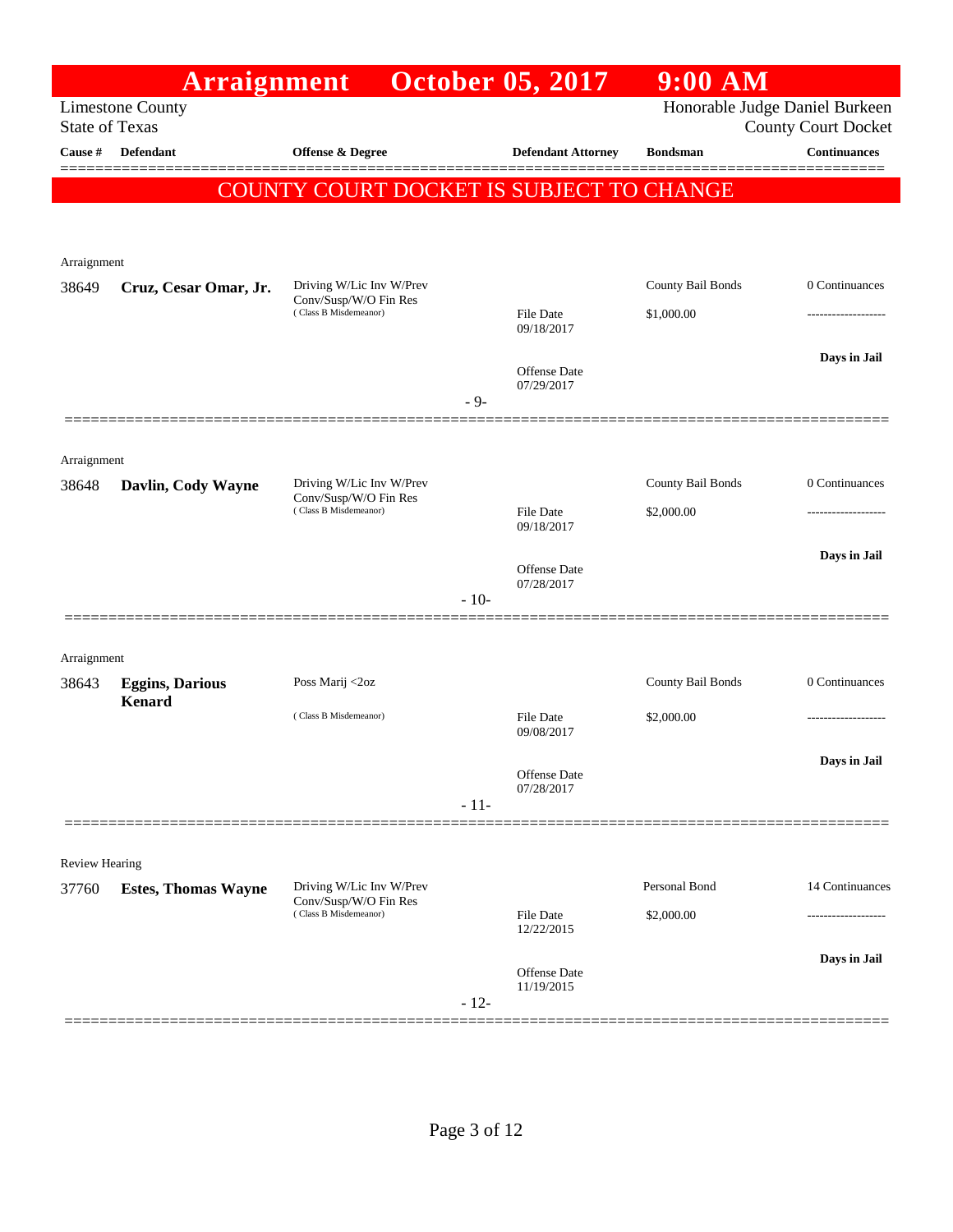|                       | Arraignment                  |                                                          | <b>October 05, 2017</b>    | $9:00$ AM                         |                            |
|-----------------------|------------------------------|----------------------------------------------------------|----------------------------|-----------------------------------|----------------------------|
| <b>State of Texas</b> | <b>Limestone County</b>      |                                                          |                            | Honorable Judge Daniel Burkeen    | <b>County Court Docket</b> |
| <b>Cause #</b>        | Defendant                    | <b>Offense &amp; Degree</b>                              | <b>Defendant Attorney</b>  | <b>Bondsman</b>                   | <b>Continuances</b>        |
|                       |                              | COUNTY COURT DOCKET IS SUBJECT TO CHANGE                 |                            |                                   | =======                    |
|                       |                              |                                                          |                            |                                   |                            |
| Review Hearing        |                              |                                                          |                            |                                   |                            |
| 37802                 | <b>Estes, Thomas Wayne</b>   | Bail Jumping And Fail To Appear                          |                            | Personal Bond                     | 14 Continuances            |
|                       |                              | (Class A Misdemeanor)                                    | File Date<br>01/27/2016    | \$2,000.00                        |                            |
|                       |                              |                                                          | Offense Date               |                                   | Days in Jail               |
|                       |                              | $-13-$                                                   | 01/07/2016                 |                                   |                            |
|                       |                              |                                                          |                            |                                   |                            |
| Arraignment           |                              |                                                          |                            |                                   |                            |
| 38515                 | <b>Estes, Thomas Wayne</b>   | Bail Jumping And Fail To Appear<br>(Class A Misdemeanor) |                            | County Bail Bonds                 | 0 Continuances             |
|                       |                              |                                                          | File Date<br>05/26/2017    | \$3,000.00                        |                            |
|                       |                              |                                                          | Offense Date               |                                   | Days in Jail               |
|                       |                              | $-14-$                                                   | 05/17/2017                 |                                   |                            |
|                       |                              |                                                          |                            |                                   |                            |
| Arraignment           |                              |                                                          |                            |                                   |                            |
| 38516                 | <b>Estes, Thomas Wayne</b>   | Bail Jumping And Fail To Appear<br>(Class A Misdemeanor) | File Date                  | Freebird Bail Bonds<br>\$3,000.00 | 0 Continuances             |
|                       |                              |                                                          | 05/26/2017                 |                                   |                            |
|                       |                              |                                                          | Offense Date               |                                   | Days in Jail               |
|                       |                              | $-15-$                                                   | 05/17/2017                 |                                   |                            |
|                       |                              |                                                          |                            |                                   |                            |
| Arraignment           |                              |                                                          |                            |                                   |                            |
| 38474                 | <b>Flesher, Pamela Alice</b> | Theft Prop $>= $100 < $750$<br>(Class B Misdemeanor)     | File Date                  | Personal Bond<br>\$1,000.00       | 0 Continuances             |
|                       |                              |                                                          | 05/08/2017                 |                                   |                            |
|                       |                              |                                                          | Offense Date<br>12/16/2015 |                                   | Days in Jail               |
|                       |                              | $-16-$                                                   |                            |                                   |                            |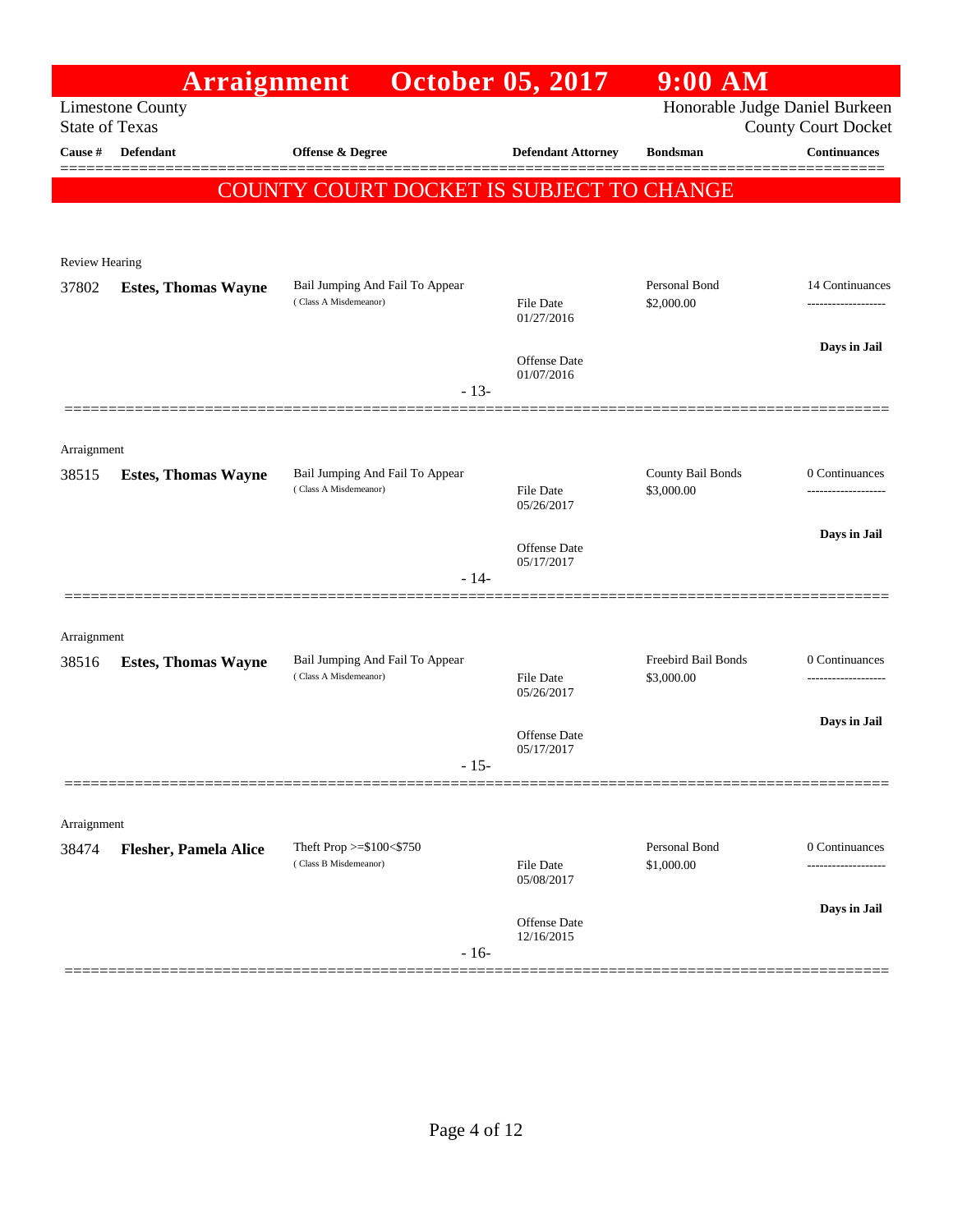|                       | Arraignment                            |                                                   |        | <b>October 05, 2017</b>           | $9:00$ AM                         |                            |
|-----------------------|----------------------------------------|---------------------------------------------------|--------|-----------------------------------|-----------------------------------|----------------------------|
| <b>State of Texas</b> | <b>Limestone County</b>                |                                                   |        |                                   | Honorable Judge Daniel Burkeen    | <b>County Court Docket</b> |
| Cause #               | <b>Defendant</b>                       | Offense & Degree                                  |        | <b>Defendant Attorney</b>         | <b>Bondsman</b>                   | <b>Continuances</b>        |
|                       |                                        | COUNTY COURT DOCKET IS SUBJECT TO CHANGE          |        |                                   |                                   |                            |
| Arraignment           |                                        |                                                   |        |                                   |                                   |                            |
| 38627                 | <b>Gray, Chandra Renee</b>             | Theft Prop >=\$100<\$750<br>(Class B Misdemeanor) |        | <b>File Date</b><br>08/28/2017    | Freebird Bail Bonds<br>\$1,000.00 | 0 Continuances             |
|                       |                                        |                                                   | $-17-$ | <b>Offense Date</b><br>07/16/2017 |                                   | Days in Jail               |
| Arraignment           |                                        |                                                   |        |                                   |                                   |                            |
| 38624                 | Hardin, Jacob                          | Purchase Furnish Alcohol To A Minor               |        |                                   | County Bail Bonds                 | 0 Continuances             |
|                       | <b>Nathaniel</b>                       | (Class A Misdemeanor)                             |        | <b>File Date</b><br>08/28/2017    | \$3,000.00                        |                            |
|                       |                                        |                                                   | $-18-$ | <b>Offense</b> Date<br>08/13/2017 |                                   | Days in Jail               |
|                       |                                        |                                                   |        |                                   |                                   |                            |
| Arraignment           |                                        |                                                   |        |                                   | Personal Bond                     | 0 Continuances             |
| 38626                 | Henderson,<br><b>Christopher Jamal</b> | Proh Weapon Knuckles                              |        |                                   |                                   |                            |
|                       |                                        | (Class A Misdemeanor)                             |        | <b>File Date</b><br>08/28/2017    | \$3,000.00                        |                            |
|                       |                                        |                                                   |        | Offense Date<br>07/11/2017        |                                   | Days in Jail               |
|                       |                                        |                                                   | $-19-$ |                                   |                                   |                            |
| Arraignment           |                                        |                                                   |        |                                   |                                   |                            |
| 38650                 | <b>Herring, Jeremy Scott</b>           | Driving W/Lic Inv W/Prev<br>Conv/Susp/W/O Fin Res |        |                                   | Personal Bond                     | 0 Continuances             |
|                       |                                        | (Class B Misdemeanor)                             |        | <b>File Date</b><br>09/18/2017    | \$1,000.00                        |                            |
|                       |                                        |                                                   | $-20-$ | Offense Date<br>08/02/2017        |                                   | Days in Jail               |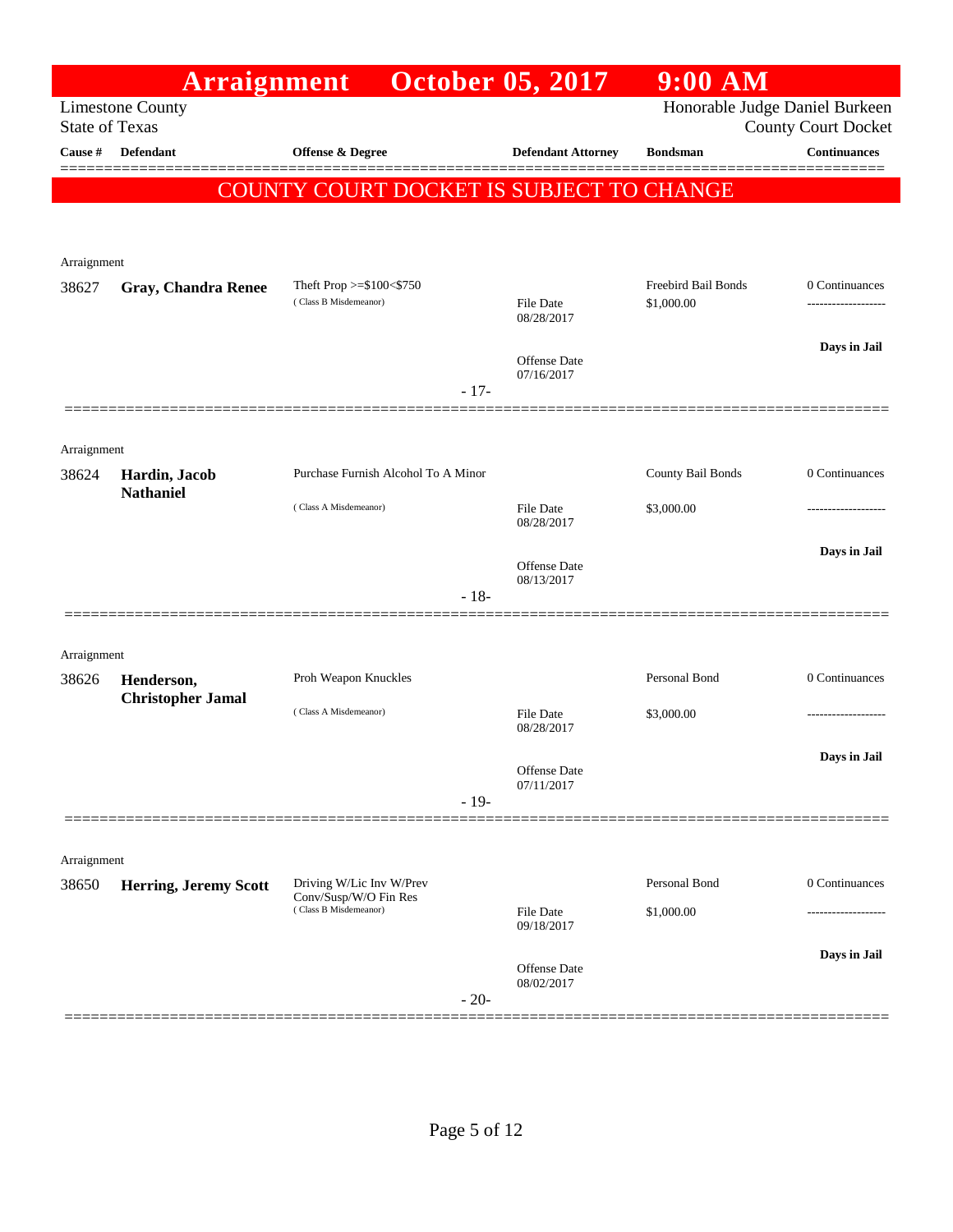|                       | Arraignment               |                                                      | <b>October 05, 2017</b>                           | $9:00$ AM                               |                                     |
|-----------------------|---------------------------|------------------------------------------------------|---------------------------------------------------|-----------------------------------------|-------------------------------------|
| <b>State of Texas</b> | <b>Limestone County</b>   |                                                      |                                                   | Honorable Judge Daniel Burkeen          | <b>County Court Docket</b>          |
| Cause #               | <b>Defendant</b>          | <b>Offense &amp; Degree</b>                          | <b>Defendant Attorney</b>                         | <b>Bondsman</b>                         | <b>Continuances</b>                 |
|                       |                           | COUNTY COURT DOCKET IS SUBJECT TO CHANGE             |                                                   |                                         |                                     |
|                       |                           |                                                      |                                                   |                                         |                                     |
| Review Hearing        |                           |                                                      |                                                   |                                         |                                     |
| 38339                 | Hopwood, Eboni            | <b>Bad Faith Malicious Reckless Report</b>           |                                                   | Falls County Bonding                    | 5 Continuances                      |
|                       | Renee                     | (Class A Misdemeanor)                                | <b>File Date</b><br>01/25/2017                    | \$2,500.00                              | .                                   |
|                       |                           | $-21-$                                               | <b>Offense Date</b><br>12/13/2016                 |                                         | Days in Jail                        |
|                       |                           |                                                      |                                                   |                                         |                                     |
| Arraignment<br>38636  | <b>Ingle, Derek Lee</b>   | Theft Prop $>= $100 < $750$<br>(Class B Misdemeanor) | <b>File Date</b>                                  | Ace Bail Bonds - Crockett<br>\$1,000.00 | 0 Continuances<br>----------------- |
|                       |                           |                                                      | 09/06/2017<br><b>Offense Date</b><br>06/26/2017   |                                         | Days in Jail                        |
|                       |                           | $-22-$                                               |                                                   |                                         |                                     |
|                       |                           |                                                      |                                                   |                                         |                                     |
| Arraignment<br>38638  | <b>Jones, David Brian</b> | Assault Cause Bodily Inj.<br>(Class A Misdemeanor)   | Moore, David E.<br><b>File Date</b><br>09/06/2017 | County Bail Bonds<br>\$5,000.00         | 0 Continuances                      |
|                       |                           |                                                      | Offense Date<br>08/08/2017                        |                                         | Days in Jail                        |
|                       |                           | $-23-$                                               |                                                   |                                         |                                     |
|                       |                           |                                                      |                                                   |                                         |                                     |
| Arraignment<br>38635  | Jones, Willie Lee, Jr.    | Criminal Trespass                                    |                                                   | County Bail Bonds                       | 0 Continuances                      |
|                       |                           | (Class B Misdemeanor)                                | <b>File Date</b><br>08/31/2017                    | \$1,500.00                              |                                     |
|                       |                           | $-24-$                                               | <b>Offense Date</b><br>08/10/2017                 |                                         | Days in Jail                        |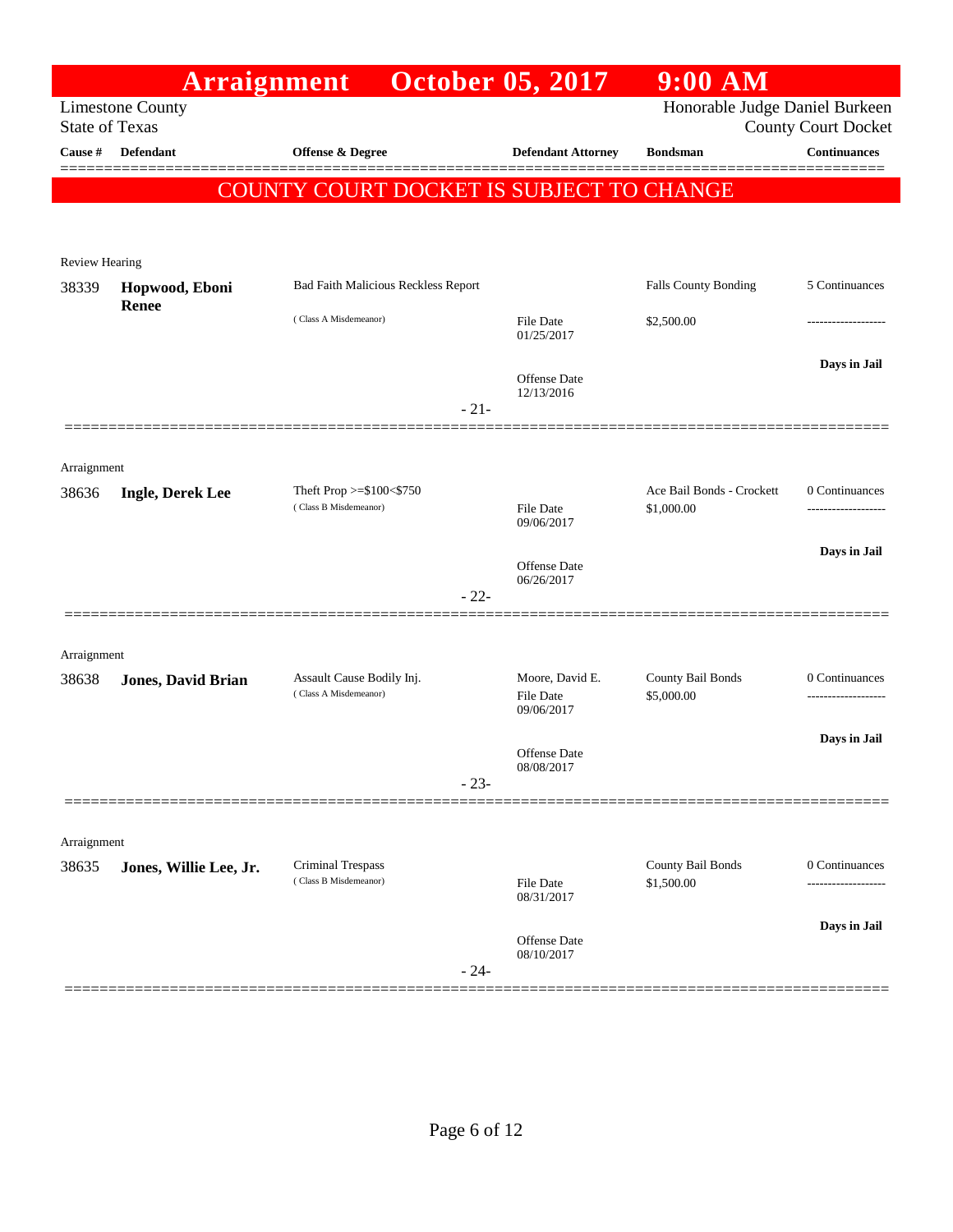| Honorable Judge Daniel Burkeen<br><b>Limestone County</b><br><b>State of Texas</b><br>Defendant<br>Offense & Degree<br>Cause #<br><b>Defendant Attorney</b><br><b>Bondsman</b><br>COUNTY COURT DOCKET IS SUBJECT TO CHANGE<br>Arraignment<br>Reed, Benjie<br>Reed, Benjie<br>Unl Carrying Weapon<br>38599<br>Klosterman, David<br>(Class A Misdemeanor)<br>\$2,500.00<br><b>File Date</b><br>08/18/2017<br>Offense Date<br>08/02/2017<br>$-25-$<br>Arraignment<br>County Bail Bonds<br>0 Continuances<br>Poss Marij <2oz<br>38622<br><b>Mathis</b> , Damion<br><b>Dwayne</b><br>(Class B Misdemeanor)<br><b>File Date</b><br>\$2,000.00<br>08/28/2017<br>Offense Date<br>07/28/2017<br>$-26-$<br>Arraignment<br>County Bail Bonds<br>Poss Marij <2oz<br>38639<br>Peoples, Tyjawon<br>Onaqueen<br>(Class B Misdemeanor)<br><b>File Date</b><br>\$2,000.00<br>09/08/2017<br>Offense Date<br>07/28/2017<br>$-27-$ |                   |                            | $9:00$ AM | <b>October 05, 2017</b> | <b>Arraignment</b> |  |
|----------------------------------------------------------------------------------------------------------------------------------------------------------------------------------------------------------------------------------------------------------------------------------------------------------------------------------------------------------------------------------------------------------------------------------------------------------------------------------------------------------------------------------------------------------------------------------------------------------------------------------------------------------------------------------------------------------------------------------------------------------------------------------------------------------------------------------------------------------------------------------------------------------------|-------------------|----------------------------|-----------|-------------------------|--------------------|--|
|                                                                                                                                                                                                                                                                                                                                                                                                                                                                                                                                                                                                                                                                                                                                                                                                                                                                                                                |                   | <b>County Court Docket</b> |           |                         |                    |  |
|                                                                                                                                                                                                                                                                                                                                                                                                                                                                                                                                                                                                                                                                                                                                                                                                                                                                                                                |                   | <b>Continuances</b>        |           |                         |                    |  |
|                                                                                                                                                                                                                                                                                                                                                                                                                                                                                                                                                                                                                                                                                                                                                                                                                                                                                                                |                   |                            |           |                         |                    |  |
|                                                                                                                                                                                                                                                                                                                                                                                                                                                                                                                                                                                                                                                                                                                                                                                                                                                                                                                |                   |                            |           |                         |                    |  |
|                                                                                                                                                                                                                                                                                                                                                                                                                                                                                                                                                                                                                                                                                                                                                                                                                                                                                                                |                   |                            |           |                         |                    |  |
|                                                                                                                                                                                                                                                                                                                                                                                                                                                                                                                                                                                                                                                                                                                                                                                                                                                                                                                |                   | 1 Continuances             |           |                         |                    |  |
|                                                                                                                                                                                                                                                                                                                                                                                                                                                                                                                                                                                                                                                                                                                                                                                                                                                                                                                | ----------------- |                            |           |                         |                    |  |
|                                                                                                                                                                                                                                                                                                                                                                                                                                                                                                                                                                                                                                                                                                                                                                                                                                                                                                                | Days in Jail      |                            |           |                         |                    |  |
|                                                                                                                                                                                                                                                                                                                                                                                                                                                                                                                                                                                                                                                                                                                                                                                                                                                                                                                |                   |                            |           |                         |                    |  |
|                                                                                                                                                                                                                                                                                                                                                                                                                                                                                                                                                                                                                                                                                                                                                                                                                                                                                                                |                   |                            |           |                         |                    |  |
|                                                                                                                                                                                                                                                                                                                                                                                                                                                                                                                                                                                                                                                                                                                                                                                                                                                                                                                |                   |                            |           |                         |                    |  |
|                                                                                                                                                                                                                                                                                                                                                                                                                                                                                                                                                                                                                                                                                                                                                                                                                                                                                                                |                   |                            |           |                         |                    |  |
|                                                                                                                                                                                                                                                                                                                                                                                                                                                                                                                                                                                                                                                                                                                                                                                                                                                                                                                |                   |                            |           |                         |                    |  |
|                                                                                                                                                                                                                                                                                                                                                                                                                                                                                                                                                                                                                                                                                                                                                                                                                                                                                                                |                   |                            |           |                         |                    |  |
|                                                                                                                                                                                                                                                                                                                                                                                                                                                                                                                                                                                                                                                                                                                                                                                                                                                                                                                | Days in Jail      |                            |           |                         |                    |  |
|                                                                                                                                                                                                                                                                                                                                                                                                                                                                                                                                                                                                                                                                                                                                                                                                                                                                                                                |                   |                            |           |                         |                    |  |
|                                                                                                                                                                                                                                                                                                                                                                                                                                                                                                                                                                                                                                                                                                                                                                                                                                                                                                                |                   |                            |           |                         |                    |  |
|                                                                                                                                                                                                                                                                                                                                                                                                                                                                                                                                                                                                                                                                                                                                                                                                                                                                                                                |                   |                            |           |                         |                    |  |
|                                                                                                                                                                                                                                                                                                                                                                                                                                                                                                                                                                                                                                                                                                                                                                                                                                                                                                                |                   | 0 Continuances             |           |                         |                    |  |
|                                                                                                                                                                                                                                                                                                                                                                                                                                                                                                                                                                                                                                                                                                                                                                                                                                                                                                                | ----------------  |                            |           |                         |                    |  |
|                                                                                                                                                                                                                                                                                                                                                                                                                                                                                                                                                                                                                                                                                                                                                                                                                                                                                                                |                   |                            |           |                         |                    |  |
|                                                                                                                                                                                                                                                                                                                                                                                                                                                                                                                                                                                                                                                                                                                                                                                                                                                                                                                | Days in Jail      |                            |           |                         |                    |  |
|                                                                                                                                                                                                                                                                                                                                                                                                                                                                                                                                                                                                                                                                                                                                                                                                                                                                                                                |                   |                            |           |                         |                    |  |
|                                                                                                                                                                                                                                                                                                                                                                                                                                                                                                                                                                                                                                                                                                                                                                                                                                                                                                                |                   |                            |           |                         |                    |  |
| Arraignment                                                                                                                                                                                                                                                                                                                                                                                                                                                                                                                                                                                                                                                                                                                                                                                                                                                                                                    |                   |                            |           |                         |                    |  |
| Personal Bond<br>Poss Marij <2oz<br>38657<br>Puryear, Grady Leslie,                                                                                                                                                                                                                                                                                                                                                                                                                                                                                                                                                                                                                                                                                                                                                                                                                                            |                   | 0 Continuances             |           |                         |                    |  |
| Jr.<br>(Class B Misdemeanor)<br><b>File Date</b><br>\$1,000.00                                                                                                                                                                                                                                                                                                                                                                                                                                                                                                                                                                                                                                                                                                                                                                                                                                                 |                   |                            |           |                         |                    |  |
| 09/18/2017                                                                                                                                                                                                                                                                                                                                                                                                                                                                                                                                                                                                                                                                                                                                                                                                                                                                                                     |                   |                            |           |                         |                    |  |
| Offense Date                                                                                                                                                                                                                                                                                                                                                                                                                                                                                                                                                                                                                                                                                                                                                                                                                                                                                                   | Days in Jail      |                            |           |                         |                    |  |
| 07/28/2017<br>$-28-$                                                                                                                                                                                                                                                                                                                                                                                                                                                                                                                                                                                                                                                                                                                                                                                                                                                                                           |                   |                            |           |                         |                    |  |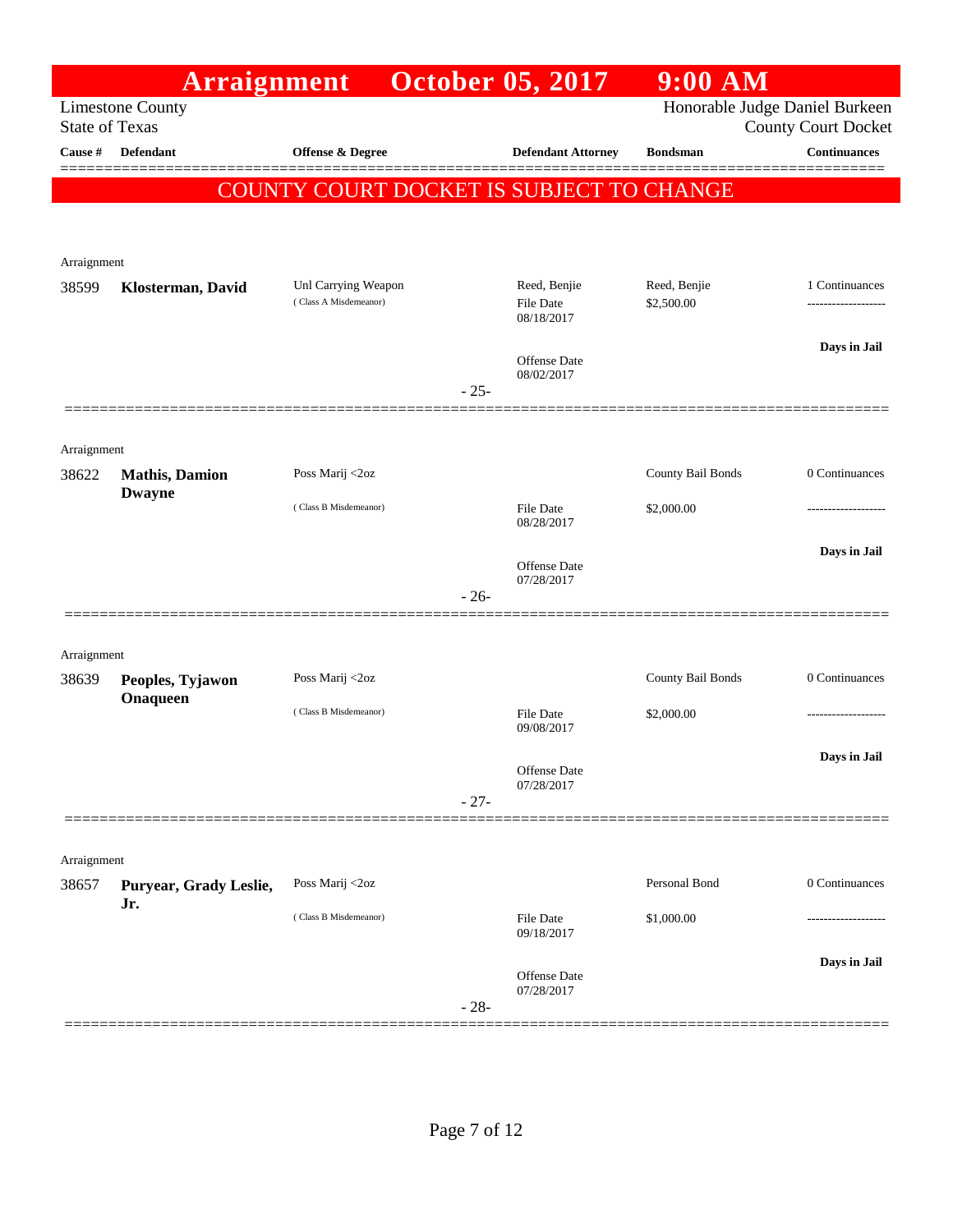|                       |                            | <b>Arraignment</b> October 05, 2017                    |                                   | $9:00$ AM         |                                                              |
|-----------------------|----------------------------|--------------------------------------------------------|-----------------------------------|-------------------|--------------------------------------------------------------|
| <b>State of Texas</b> | <b>Limestone County</b>    |                                                        |                                   |                   | Honorable Judge Daniel Burkeen<br><b>County Court Docket</b> |
| Cause $\#$            | <b>Defendant</b>           | Offense & Degree                                       | <b>Defendant Attorney</b>         | <b>Bondsman</b>   | <b>Continuances</b>                                          |
|                       |                            | <b>COUNTY COURT DOCKET IS SUBJECT TO CHANGE</b>        |                                   |                   |                                                              |
|                       |                            |                                                        |                                   |                   |                                                              |
| Arraignment           |                            |                                                        |                                   |                   |                                                              |
| 38651                 | Quintanilla, Sara          | Driving W/Lic Inv W/Prev<br>Conv/Susp/W/O Fin Res      |                                   | County Bail Bonds | 0 Continuances                                               |
|                       | Caprice                    | (Class B Misdemeanor)                                  | <b>File Date</b><br>09/18/2017    | \$2,000.00        |                                                              |
|                       |                            |                                                        | <b>Offense</b> Date               |                   | Days in Jail                                                 |
|                       |                            | $-29-$                                                 | 08/06/2017                        |                   |                                                              |
|                       |                            |                                                        |                                   |                   |                                                              |
| Arraignment           |                            |                                                        |                                   |                   |                                                              |
| 38633                 | Ramirez, Ricky             | Driving While Intoxicated 2nd<br>(Class A Misdemeanor) | <b>File Date</b>                  |                   | 0 Continuances                                               |
|                       |                            |                                                        | 08/31/2017                        |                   |                                                              |
|                       |                            |                                                        | <b>Offense</b> Date<br>06/16/2017 |                   | Days in Jail                                                 |
|                       |                            | $-30-$                                                 |                                   |                   |                                                              |
|                       |                            |                                                        |                                   |                   |                                                              |
| Arraignment<br>38634  | Ramirez, Ricky             | Driving W/Lic Inv W/Prev                               |                                   | County Bail Bonds | 0 Continuances                                               |
|                       |                            | Conv/Susp/W/O Fin Res<br>(Class B Misdemeanor)         | <b>File Date</b>                  | \$2,000.00        |                                                              |
|                       |                            |                                                        | 08/31/2017                        |                   |                                                              |
|                       |                            |                                                        | Offense Date                      |                   | Days in Jail                                                 |
|                       |                            | $-31-$                                                 | 06/16/2017                        |                   |                                                              |
|                       |                            |                                                        |                                   |                   |                                                              |
| Arraignment           |                            | Criminal Mischief >=\$100<\$750                        | Reed, Benjie                      | Reed, Benjie      | 0 Continuances                                               |
| 38630                 | <b>Randle, Kerry Glynn</b> | (Class B Misdemeanor)                                  | File Date<br>08/31/2017           | \$2,000.00        |                                                              |
|                       |                            |                                                        |                                   |                   | Days in Jail                                                 |
|                       |                            |                                                        | Offense Date<br>05/10/2016        |                   |                                                              |
|                       |                            | $-32-$                                                 |                                   |                   |                                                              |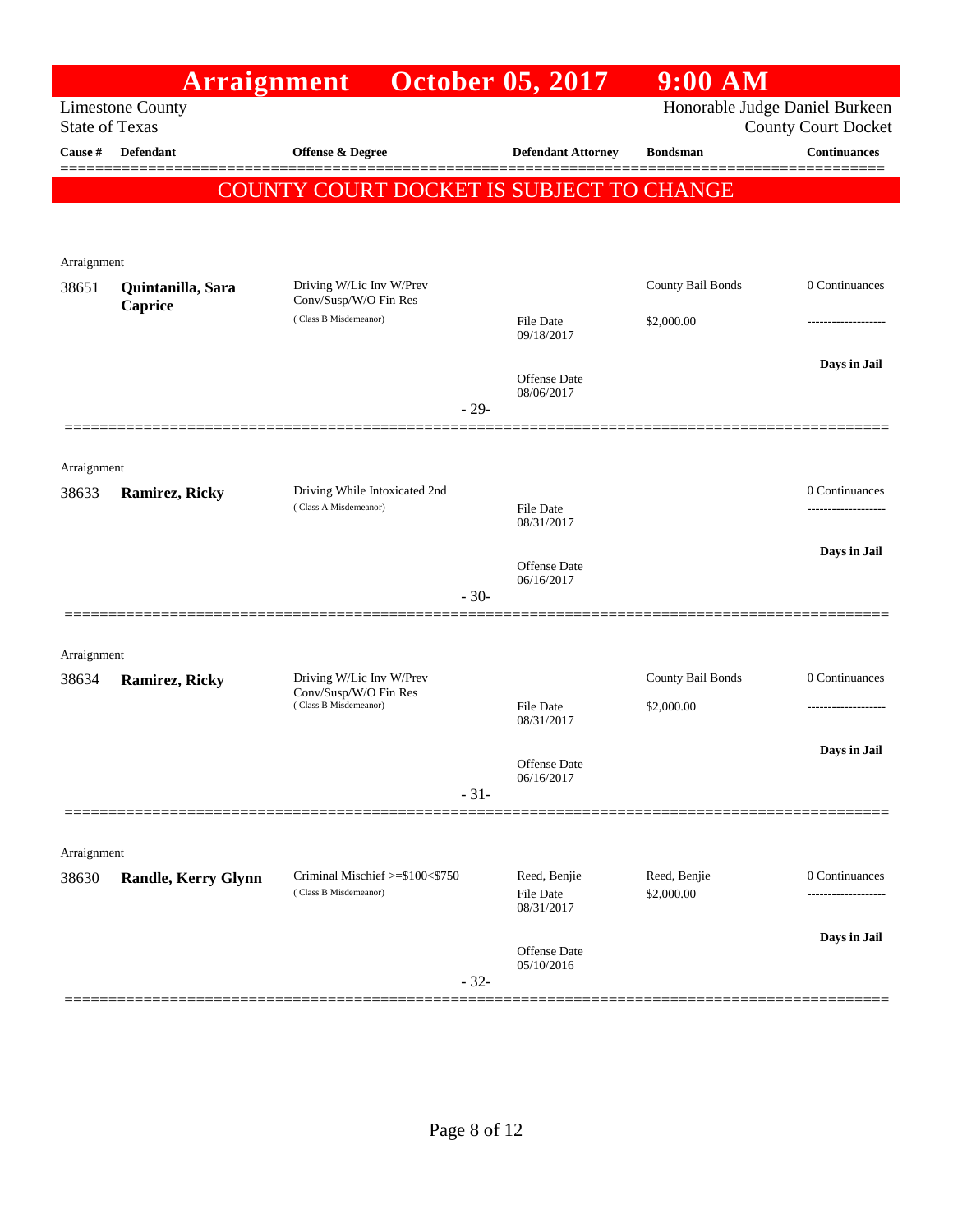|             | <b>Arraignment</b>                               |                                            | <b>October 05, 2017</b>           | $9:00$ AM       |                                                              |
|-------------|--------------------------------------------------|--------------------------------------------|-----------------------------------|-----------------|--------------------------------------------------------------|
|             | <b>Limestone County</b><br><b>State of Texas</b> |                                            |                                   |                 | Honorable Judge Daniel Burkeen<br><b>County Court Docket</b> |
| Cause #     | <b>Defendant</b>                                 | <b>Offense &amp; Degree</b>                | <b>Defendant Attorney</b>         | <b>Bondsman</b> | <b>Continuances</b>                                          |
|             |                                                  | COUNTY COURT DOCKET IS SUBJECT TO CHANGE   |                                   |                 |                                                              |
|             |                                                  |                                            |                                   |                 |                                                              |
| Arraignment |                                                  |                                            |                                   |                 |                                                              |
| 38631       | Randle, Kerry Glynn                              | Interfer W/Emergency Req For<br>Assistance | Reed, Benjie                      | Reed, Benjie    | 0 Continuances                                               |
|             |                                                  | (Class A Misdemeanor)                      | <b>File Date</b><br>08/31/2017    | \$3,000.00      | .                                                            |
|             |                                                  |                                            | <b>Offense Date</b>               |                 | Days in Jail                                                 |
|             |                                                  | $-33-$                                     | 05/10/2016                        |                 |                                                              |
|             |                                                  |                                            |                                   |                 |                                                              |
| Arraignment |                                                  |                                            |                                   |                 |                                                              |
| 38632       | <b>Randle, Kerry Glynn</b>                       | Assault Cause Bodily Inj. Family<br>Member | Reed, Benjie                      | Reed, Benjie    | 0 Continuances                                               |
|             |                                                  | (Class A Misdemeanor)                      | File Date<br>08/31/2017           | \$3,000.00      | ----------------                                             |
|             |                                                  |                                            |                                   |                 | Days in Jail                                                 |
|             |                                                  |                                            | <b>Offense Date</b><br>05/10/2016 |                 |                                                              |
|             |                                                  | $-34-$                                     |                                   |                 |                                                              |
| Arraignment |                                                  |                                            |                                   |                 |                                                              |
| 38642       | <b>Reed, Curtis Ray</b>                          | Poss Marij <2oz                            | Reed, Bobby                       | Reed, Bobby     | 0 Continuances                                               |
|             |                                                  | (Class B Misdemeanor)                      | File Date<br>09/08/2017           | \$2,000.00      | -------------------                                          |
|             |                                                  |                                            | <b>Offense</b> Date               |                 | Days in Jail                                                 |
|             |                                                  | $-35-$                                     | 08/06/2017                        |                 |                                                              |
|             |                                                  |                                            |                                   |                 |                                                              |
| Arraignment |                                                  |                                            |                                   |                 |                                                              |
| 38640       | <b>Robinette, Michelle</b>                       | Poss Marij <2oz                            |                                   | Personal Bond   | 0 Continuances                                               |
|             | <b>Kay</b>                                       | (Class B Misdemeanor)                      | <b>File Date</b><br>09/08/2017    | \$1,500.00      |                                                              |
|             |                                                  |                                            |                                   |                 | Days in Jail                                                 |
|             |                                                  |                                            | <b>Offense Date</b><br>07/20/2017 |                 |                                                              |
|             |                                                  | $-36-$                                     |                                   |                 |                                                              |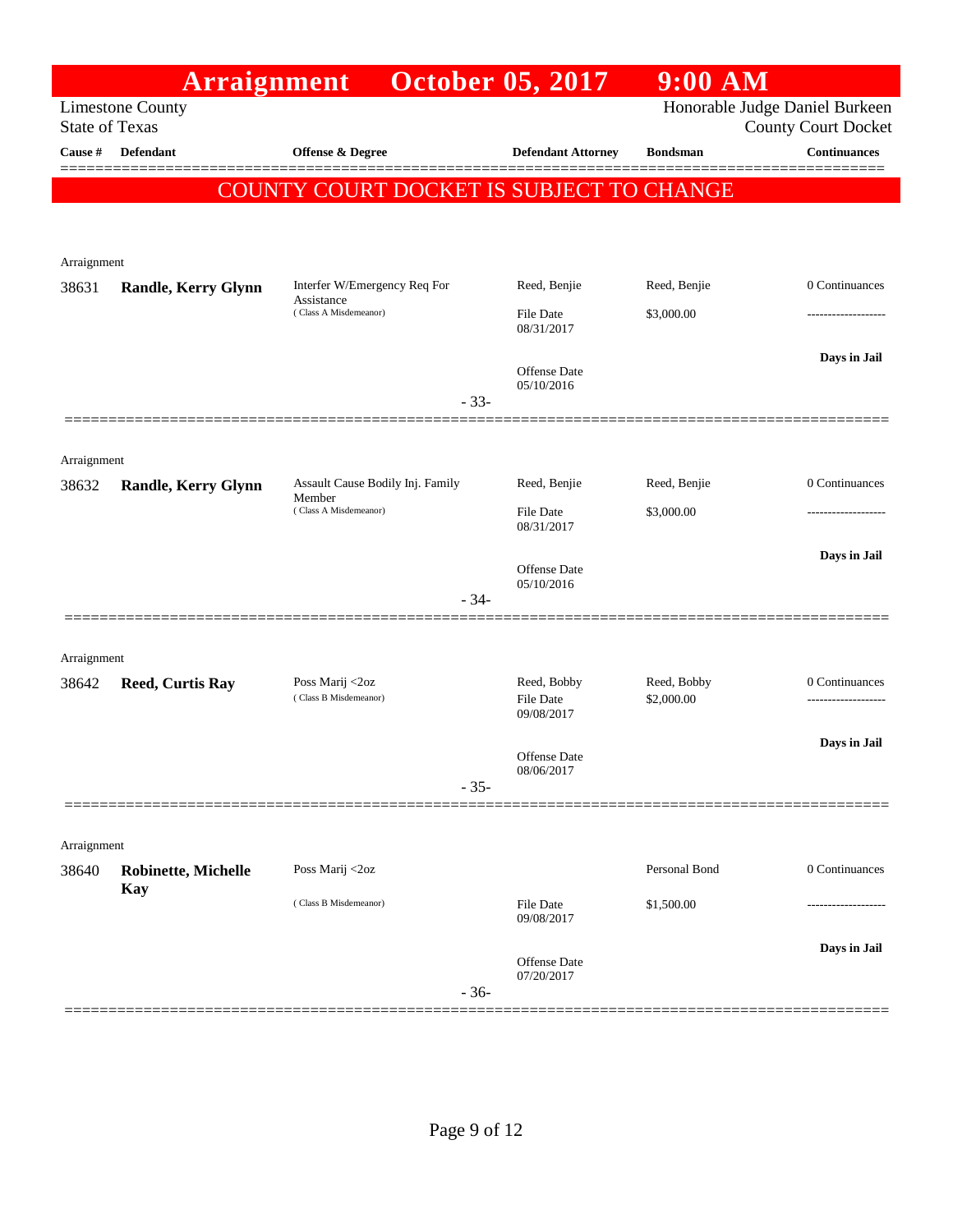|                       | <b>Arraignment</b>           |                                                   | <b>October 05, 2017</b>           | $9:00$ AM                             |                            |
|-----------------------|------------------------------|---------------------------------------------------|-----------------------------------|---------------------------------------|----------------------------|
| <b>State of Texas</b> | <b>Limestone County</b>      |                                                   |                                   | Honorable Judge Daniel Burkeen        | <b>County Court Docket</b> |
| Cause #               | <b>Defendant</b>             | <b>Offense &amp; Degree</b>                       | <b>Defendant Attorney</b>         | <b>Bondsman</b>                       | <b>Continuances</b>        |
|                       |                              | COUNTY COURT DOCKET IS SUBJECT TO CHANGE          |                                   |                                       |                            |
|                       |                              |                                                   |                                   |                                       |                            |
| Arraignment           |                              |                                                   |                                   |                                       |                            |
| 38614                 | <b>Rodgers, Lane William</b> | Bail Jumping And Fail To Appear                   |                                   | 24/7 Louie Perez Bail<br><b>Bonds</b> | 0 Continuances             |
|                       |                              | (Class A Misdemeanor)                             | File Date<br>08/22/2017           | \$4,000.00                            | -----------------          |
|                       |                              |                                                   | <b>Offense</b> Date<br>08/16/2017 |                                       | Days in Jail               |
|                       |                              | $-37-$                                            |                                   |                                       |                            |
| <b>Review Hearing</b> |                              |                                                   |                                   |                                       |                            |
| 37967                 | Salazar, Abel De Jesus,      | Poss Marij <2oz                                   | Reed, Bobby                       | Reed, Bobby                           | 5 Continuances             |
|                       | Jr.                          | (Class B Misdemeanor)                             | File Date<br>05/17/2016           | \$1,500.00                            |                            |
|                       |                              |                                                   | <b>Offense</b> Date               |                                       | Days in Jail               |
|                       |                              | $-38-$                                            | 03/23/2016                        |                                       |                            |
|                       |                              |                                                   |                                   |                                       |                            |
| Arraignment           |                              |                                                   |                                   |                                       |                            |
| 38620                 | Samora, Tiffany Jo           | Driving W/Lic Inv W/Prev<br>Conv/Susp/W/O Fin Res |                                   | Personal Bond                         | 0 Continuances             |
|                       |                              | (Class B Misdemeanor)                             | File Date<br>08/24/2017           | \$1,000.00                            |                            |
|                       |                              |                                                   |                                   |                                       | Days in Jail               |
|                       |                              |                                                   | Offense Date<br>08/18/2017        |                                       |                            |
|                       |                              | $-39-$                                            |                                   |                                       |                            |
|                       |                              |                                                   |                                   |                                       |                            |
| Arraignment<br>38628  | Sellers, John Paul           | Theft Prop >=\$750<\$2,500                        | Reed, Bobby                       | Reed, Bobby                           | 0 Continuances             |
|                       |                              | (Class A Misdemeanor)                             | File Date<br>08/28/2017           | \$3,000.00                            | .                          |
|                       |                              |                                                   | <b>Offense</b> Date<br>03/25/2017 |                                       | Days in Jail               |
|                       |                              | $-40-$                                            |                                   |                                       |                            |
|                       |                              |                                                   |                                   |                                       |                            |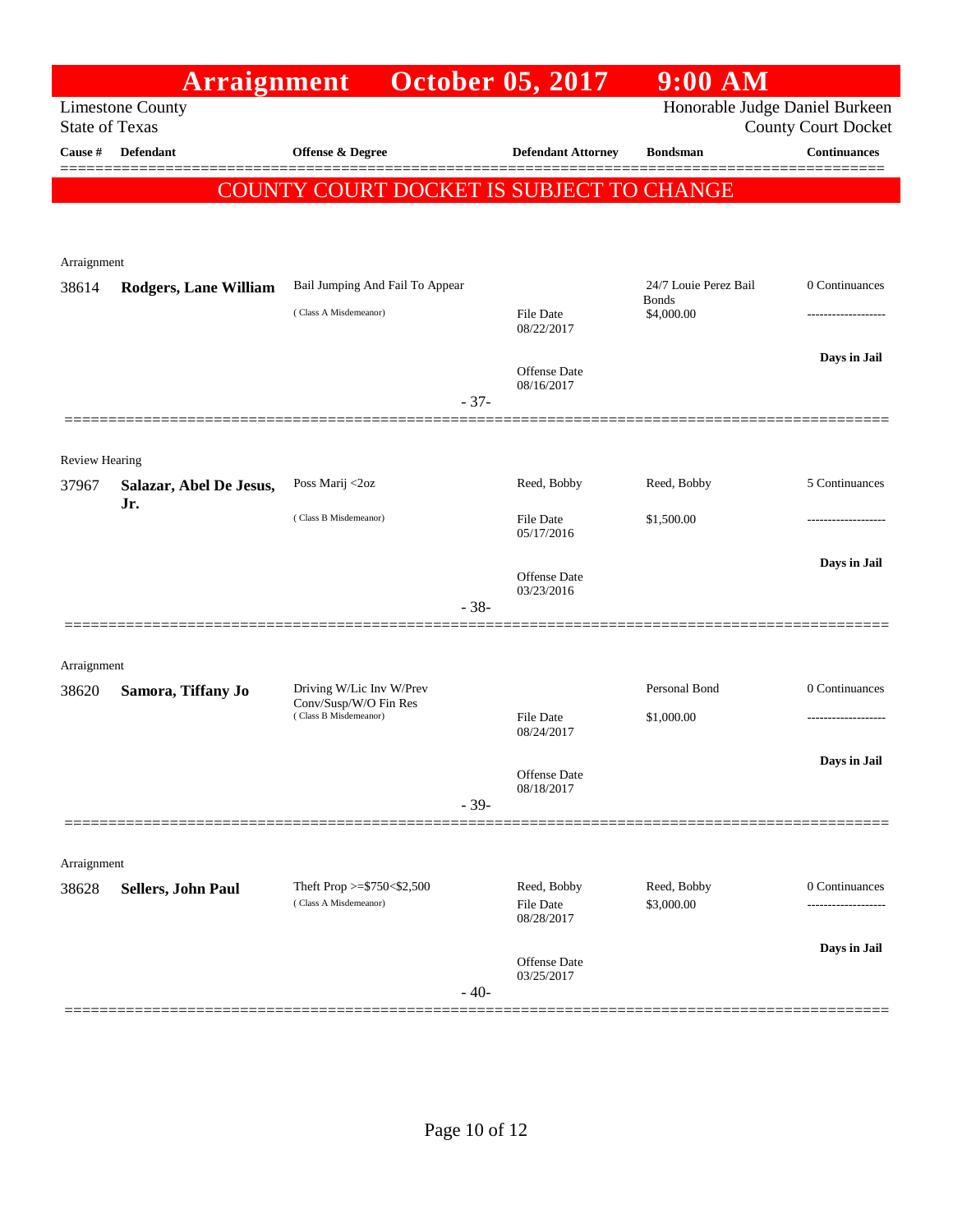| Honorable Judge Daniel Burkeen<br><b>Limestone County</b><br><b>State of Texas</b><br><b>County Court Docket</b><br>Defendant<br><b>Continuances</b><br>Offense & Degree<br><b>Defendant Attorney</b><br><b>Bondsman</b><br>======<br>COUNTY COURT DOCKET IS SUBJECT TO CHANGE<br>Arraignment<br>County Bail Bonds<br>0 Continuances<br>Poss Marij <2oz<br>38621<br><b>Simmons, Amiliou</b><br>Kopanou<br>(Class B Misdemeanor)<br>File Date<br>\$2,000.00<br>08/28/2017<br>Days in Jail<br><b>Offense Date</b><br>05/27/2017<br>$-41-$<br>Arraignment<br>Driving W/Lic Inv W/Prev<br>County Bail Bonds<br>0 Continuances<br>Smith, Brandon<br>38654<br>Conv/Susp/W/O Fin Res<br><b>Christopher</b><br>(Class B Misdemeanor)<br><b>File Date</b><br>\$1,000.00<br>09/18/2017<br>Days in Jail<br><b>Offense Date</b><br>07/30/2017<br>$-42-$<br>Plea Hearing<br>Doc's Bail Bonds<br>4 Continuances<br>Asslt Causes Bodily Injury Family<br>31463<br><b>Smith, Jessica Yvonne</b><br>Violence<br>(Class A Misdemeanor)<br><b>File Date</b><br>\$2,500.00<br>06/21/2006<br>Days in Jail<br>Offense Date<br>06/04/2006<br>$-43-$<br>Arraignment<br>County Bail Bonds<br>0 Continuances<br>Driving W/Lic Inv W/Prev<br><b>Willis, Kendrick Deray</b><br>Conv/Susp/W/O Fin Res<br>(Class B Misdemeanor)<br>File Date<br>\$2,000.00<br>09/18/2017<br>Days in Jail<br>Offense Date<br>07/28/2017<br>$-44-$ |         | Arraignment |  | <b>October 05, 2017</b> | $9:00$ AM |  |
|----------------------------------------------------------------------------------------------------------------------------------------------------------------------------------------------------------------------------------------------------------------------------------------------------------------------------------------------------------------------------------------------------------------------------------------------------------------------------------------------------------------------------------------------------------------------------------------------------------------------------------------------------------------------------------------------------------------------------------------------------------------------------------------------------------------------------------------------------------------------------------------------------------------------------------------------------------------------------------------------------------------------------------------------------------------------------------------------------------------------------------------------------------------------------------------------------------------------------------------------------------------------------------------------------------------------------------------------------------------------------------------------------|---------|-------------|--|-------------------------|-----------|--|
|                                                                                                                                                                                                                                                                                                                                                                                                                                                                                                                                                                                                                                                                                                                                                                                                                                                                                                                                                                                                                                                                                                                                                                                                                                                                                                                                                                                                    |         |             |  |                         |           |  |
|                                                                                                                                                                                                                                                                                                                                                                                                                                                                                                                                                                                                                                                                                                                                                                                                                                                                                                                                                                                                                                                                                                                                                                                                                                                                                                                                                                                                    | Cause # |             |  |                         |           |  |
|                                                                                                                                                                                                                                                                                                                                                                                                                                                                                                                                                                                                                                                                                                                                                                                                                                                                                                                                                                                                                                                                                                                                                                                                                                                                                                                                                                                                    |         |             |  |                         |           |  |
|                                                                                                                                                                                                                                                                                                                                                                                                                                                                                                                                                                                                                                                                                                                                                                                                                                                                                                                                                                                                                                                                                                                                                                                                                                                                                                                                                                                                    |         |             |  |                         |           |  |
|                                                                                                                                                                                                                                                                                                                                                                                                                                                                                                                                                                                                                                                                                                                                                                                                                                                                                                                                                                                                                                                                                                                                                                                                                                                                                                                                                                                                    |         |             |  |                         |           |  |
|                                                                                                                                                                                                                                                                                                                                                                                                                                                                                                                                                                                                                                                                                                                                                                                                                                                                                                                                                                                                                                                                                                                                                                                                                                                                                                                                                                                                    |         |             |  |                         |           |  |
|                                                                                                                                                                                                                                                                                                                                                                                                                                                                                                                                                                                                                                                                                                                                                                                                                                                                                                                                                                                                                                                                                                                                                                                                                                                                                                                                                                                                    |         |             |  |                         |           |  |
|                                                                                                                                                                                                                                                                                                                                                                                                                                                                                                                                                                                                                                                                                                                                                                                                                                                                                                                                                                                                                                                                                                                                                                                                                                                                                                                                                                                                    |         |             |  |                         |           |  |
|                                                                                                                                                                                                                                                                                                                                                                                                                                                                                                                                                                                                                                                                                                                                                                                                                                                                                                                                                                                                                                                                                                                                                                                                                                                                                                                                                                                                    |         |             |  |                         |           |  |
|                                                                                                                                                                                                                                                                                                                                                                                                                                                                                                                                                                                                                                                                                                                                                                                                                                                                                                                                                                                                                                                                                                                                                                                                                                                                                                                                                                                                    |         |             |  |                         |           |  |
|                                                                                                                                                                                                                                                                                                                                                                                                                                                                                                                                                                                                                                                                                                                                                                                                                                                                                                                                                                                                                                                                                                                                                                                                                                                                                                                                                                                                    |         |             |  |                         |           |  |
|                                                                                                                                                                                                                                                                                                                                                                                                                                                                                                                                                                                                                                                                                                                                                                                                                                                                                                                                                                                                                                                                                                                                                                                                                                                                                                                                                                                                    |         |             |  |                         |           |  |
|                                                                                                                                                                                                                                                                                                                                                                                                                                                                                                                                                                                                                                                                                                                                                                                                                                                                                                                                                                                                                                                                                                                                                                                                                                                                                                                                                                                                    |         |             |  |                         |           |  |
|                                                                                                                                                                                                                                                                                                                                                                                                                                                                                                                                                                                                                                                                                                                                                                                                                                                                                                                                                                                                                                                                                                                                                                                                                                                                                                                                                                                                    |         |             |  |                         |           |  |
|                                                                                                                                                                                                                                                                                                                                                                                                                                                                                                                                                                                                                                                                                                                                                                                                                                                                                                                                                                                                                                                                                                                                                                                                                                                                                                                                                                                                    |         |             |  |                         |           |  |
|                                                                                                                                                                                                                                                                                                                                                                                                                                                                                                                                                                                                                                                                                                                                                                                                                                                                                                                                                                                                                                                                                                                                                                                                                                                                                                                                                                                                    |         |             |  |                         |           |  |
|                                                                                                                                                                                                                                                                                                                                                                                                                                                                                                                                                                                                                                                                                                                                                                                                                                                                                                                                                                                                                                                                                                                                                                                                                                                                                                                                                                                                    |         |             |  |                         |           |  |
|                                                                                                                                                                                                                                                                                                                                                                                                                                                                                                                                                                                                                                                                                                                                                                                                                                                                                                                                                                                                                                                                                                                                                                                                                                                                                                                                                                                                    |         |             |  |                         |           |  |
|                                                                                                                                                                                                                                                                                                                                                                                                                                                                                                                                                                                                                                                                                                                                                                                                                                                                                                                                                                                                                                                                                                                                                                                                                                                                                                                                                                                                    |         |             |  |                         |           |  |
|                                                                                                                                                                                                                                                                                                                                                                                                                                                                                                                                                                                                                                                                                                                                                                                                                                                                                                                                                                                                                                                                                                                                                                                                                                                                                                                                                                                                    |         |             |  |                         |           |  |
|                                                                                                                                                                                                                                                                                                                                                                                                                                                                                                                                                                                                                                                                                                                                                                                                                                                                                                                                                                                                                                                                                                                                                                                                                                                                                                                                                                                                    |         |             |  |                         |           |  |
|                                                                                                                                                                                                                                                                                                                                                                                                                                                                                                                                                                                                                                                                                                                                                                                                                                                                                                                                                                                                                                                                                                                                                                                                                                                                                                                                                                                                    |         |             |  |                         |           |  |
|                                                                                                                                                                                                                                                                                                                                                                                                                                                                                                                                                                                                                                                                                                                                                                                                                                                                                                                                                                                                                                                                                                                                                                                                                                                                                                                                                                                                    |         |             |  |                         |           |  |
|                                                                                                                                                                                                                                                                                                                                                                                                                                                                                                                                                                                                                                                                                                                                                                                                                                                                                                                                                                                                                                                                                                                                                                                                                                                                                                                                                                                                    |         |             |  |                         |           |  |
|                                                                                                                                                                                                                                                                                                                                                                                                                                                                                                                                                                                                                                                                                                                                                                                                                                                                                                                                                                                                                                                                                                                                                                                                                                                                                                                                                                                                    |         |             |  |                         |           |  |
|                                                                                                                                                                                                                                                                                                                                                                                                                                                                                                                                                                                                                                                                                                                                                                                                                                                                                                                                                                                                                                                                                                                                                                                                                                                                                                                                                                                                    |         |             |  |                         |           |  |
|                                                                                                                                                                                                                                                                                                                                                                                                                                                                                                                                                                                                                                                                                                                                                                                                                                                                                                                                                                                                                                                                                                                                                                                                                                                                                                                                                                                                    | 38653   |             |  |                         |           |  |
|                                                                                                                                                                                                                                                                                                                                                                                                                                                                                                                                                                                                                                                                                                                                                                                                                                                                                                                                                                                                                                                                                                                                                                                                                                                                                                                                                                                                    |         |             |  |                         |           |  |
|                                                                                                                                                                                                                                                                                                                                                                                                                                                                                                                                                                                                                                                                                                                                                                                                                                                                                                                                                                                                                                                                                                                                                                                                                                                                                                                                                                                                    |         |             |  |                         |           |  |
|                                                                                                                                                                                                                                                                                                                                                                                                                                                                                                                                                                                                                                                                                                                                                                                                                                                                                                                                                                                                                                                                                                                                                                                                                                                                                                                                                                                                    |         |             |  |                         |           |  |
|                                                                                                                                                                                                                                                                                                                                                                                                                                                                                                                                                                                                                                                                                                                                                                                                                                                                                                                                                                                                                                                                                                                                                                                                                                                                                                                                                                                                    |         |             |  |                         |           |  |